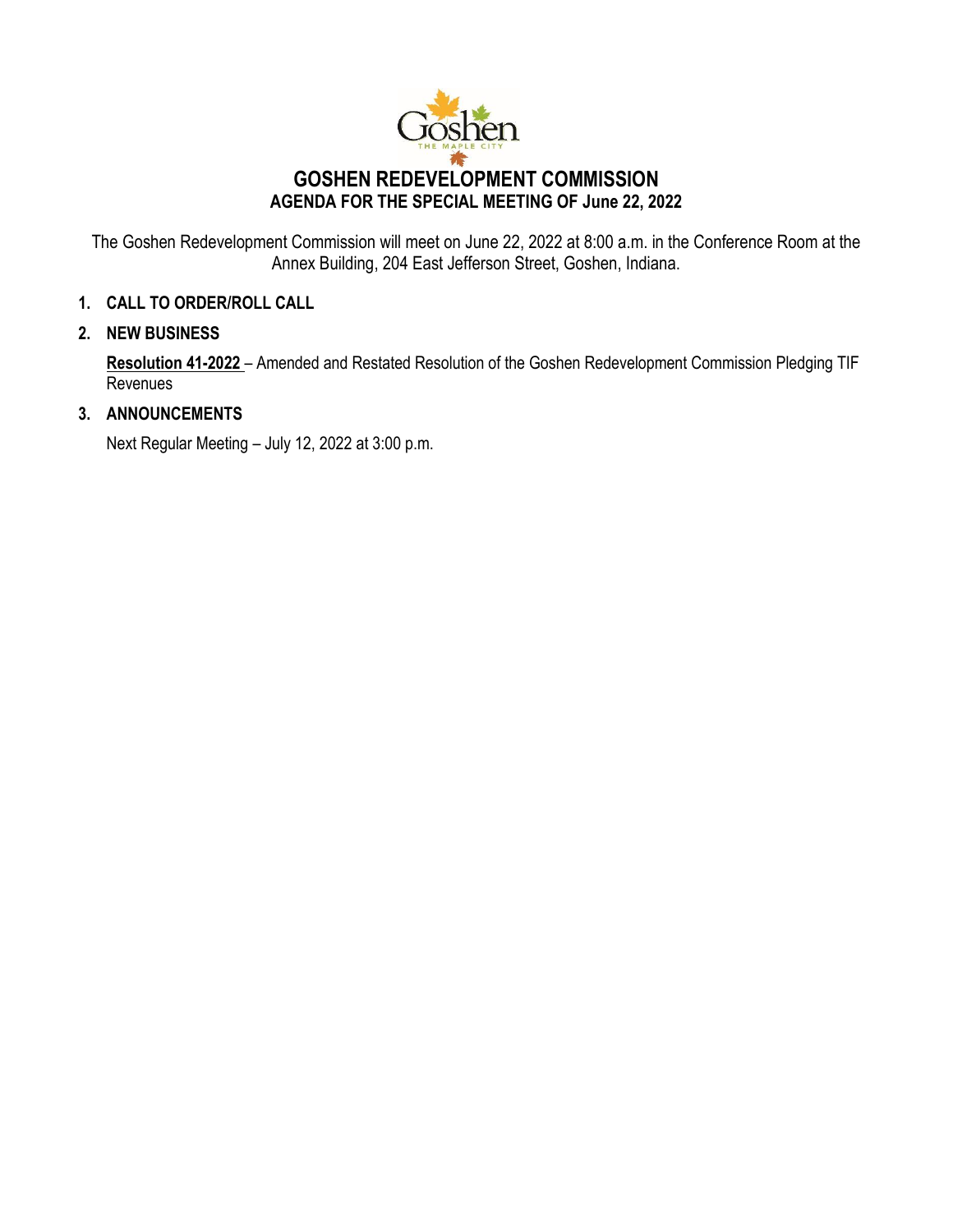#### GOSHEN REDEVELOPMENT COMMISSION RESOLUTION NO. 41-2022

#### AMENDED AND RESTATED RESOLUTION OF THE GOSHEN REDEVELOPMENT COMMISSION PLEDGING TIF REVENUES

WHEREAS, the Goshen ("City") Redevelopment Commission ("Commission") adopted a declaratory resolution on September 14, 2021 ("Declaratory Resolution"), establishing the boundaries of the College Avenue Economic Development Area ("Area"), and the Declaratory Resolution is anticipated to be confirmed by a confirmatory resolution to be considered for adoption following a public hearing on October 12, 2021 ("Confirmatory Resolution");

WHEREAS, the Declaratory Resolution and the Confirmatory Resolution are hereinafter collectively referred to as the "Area Resolution;"

WHEREAS, the Area Resolution approved the Economic Development Plan for the Area ("Plan"), which Plan contained specific recommendations for redevelopment and economic development in the Area;

WHEREAS, the Area Resolution created an allocation area in accordance with IC 36-7- 14-39 ("Allocation Area"), for the purpose of capturing all real property tax proceeds from assessed valuation of property in the Allocation Area in excess of the assessed valuation described in IC 36-7-14-39(a)(1), as such statutory provision exists on the date of issuance of the hereinafter defined Bonds ("Tax Increment");

WHEREAS, the Commission acknowledges that future industrial development located within an area east of the railroad to County Road 31, south to Kercher Road and then west to Century Drive, but outside the Area, will likely substantially benefit from the Projects. Upon annexation into the City, the Commission hereby agrees to take such action as may be necessary to designate a new tax allocation area in which the future industrial development is to be located, and pledge twenty-five percent (25%) of the tax increment generated by such future industrial development in such area to the repayment of the debt service on the Bonds ("Future Pledged  $TIF$ ");

WHEREAS, the City is considering the issuance of its Economic Development Revenue Bonds, Series 2022 (College Avenue Project) ("Bonds") pursuant to a Trust Indenture between the City and a financial institution serving as trustee for the Bonds dated as of as of the first day of the month sold or issued ("Trust Indenture"), the proceeds of which will be used to finance all or a portion of the construction of infrastructure improvements, including but not limited to, road, including curbs and sidewalks, sanitary sewer and water improvements, together with all necessary appurtenances, related improvements and equipment (collectively, "Projects") needed to serve two new RV manufacturing buildings and one lamination building (collectively, "Facilities"), in or physically connected to the Area and costs of issuance and capitalized interest, pursuant to a Financing and Covenant Agreement, dated as of June 1, 2022 between Last Dance, LLC ("Company") and the City ("Financing Agreement");

WHEREAS, in order pay debt service on the Bonds and fund the Reimbursement Obligation (as defined in the Financing Agreement), the Commission has determined that it is in